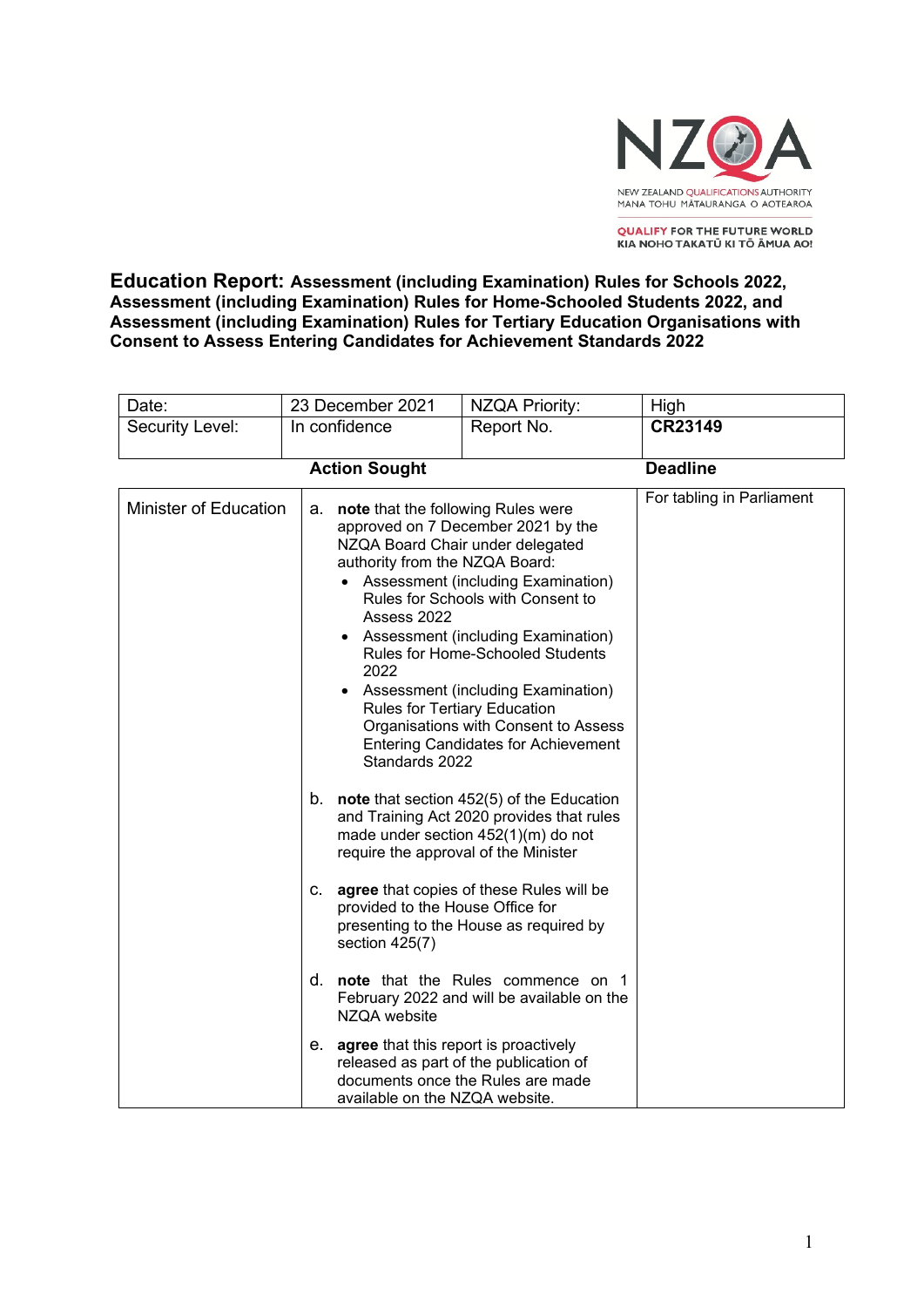# Enclosure/Appendix: Rules Round Robin: No

# **Contact for Telephone Discussion (if required)**

| <b>Name</b> | <b>Position</b>                                            | <b>Telephone</b> | <b>Mobile</b> | 1 <sup>st</sup> Contact |
|-------------|------------------------------------------------------------|------------------|---------------|-------------------------|
| Andrea Gray | Deputy Chief<br>Executive,<br>Assessment                   | 04 463 4264      |               |                         |
| Kay Wilson  | Manager, School<br><b>Quality Assurance</b><br>and Liaison | 04 463 3095      |               |                         |

| <b>Minister's Office to Complete:</b> |             |                            |  |  |  |
|---------------------------------------|-------------|----------------------------|--|--|--|
| Noted                                 | $\Box$ Seen | $\Box$ Approved            |  |  |  |
| $\Box$ Needs change                   | Withdrawn   | $\Box$ Overtaken by Events |  |  |  |
| Referred to:                          |             |                            |  |  |  |
| <b>Comments:</b>                      |             |                            |  |  |  |
|                                       |             |                            |  |  |  |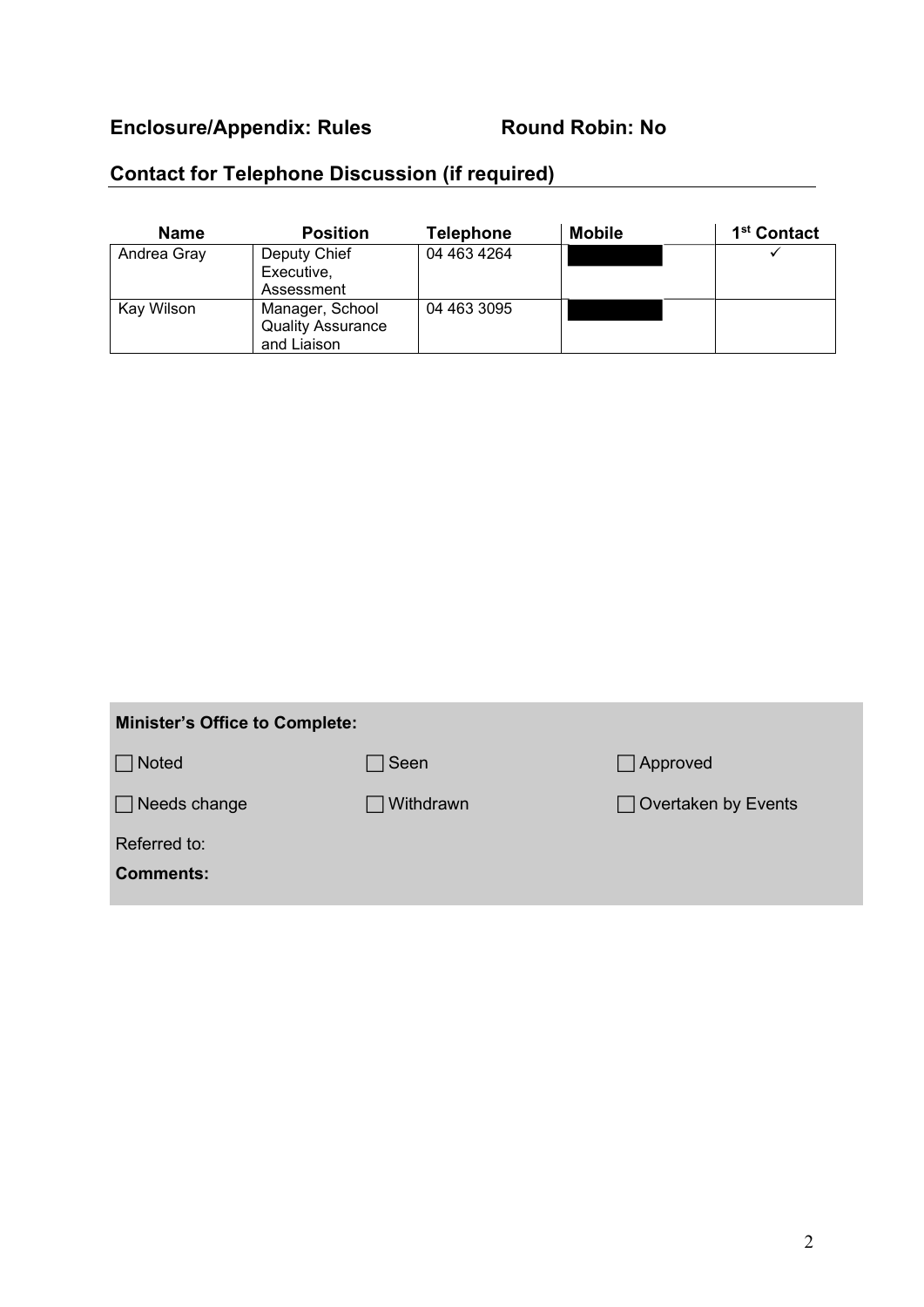### Recommended Action

It is recommended that you:

- a. **note** that the following Rules were approved on 7 December 2021 by the NZQA Board Chair under delegated authority from the NZQA Board:
	- i. Assessment (including Examination) Rules for Schools with Consent to Assess 2022
	- ii. Assessment (including Examination) Rules for Home-Schooled Students 2022
	- iii. Assessment (including Examination) Rules for Tertiary Education Organisations with Consent to Assess Entering Candidates for Achievement Standards 2022
- b. **note** that section 452(5) of the Education and Training Act 2020 provides that rules made under section 452(1)(m) do not require the approval of the Minister
- c. **agree** that copies of these Rules will be provided to the House Office for presenting to the House as required by section 425(7)



d. **note** that the Rules commence on 1 February 2022 and will be available on the NZQA website

Proactive Release Recommendation

NZQA recommends that you:

e. **agree** that this report is proactively released as part of the publication of documents once the Rules are made available on the NZQA website.

 **Agree/Disagree**

 $\overline{a}$ 

Dr Grant Klinkum **Chief Executive** 23 December 2021

Hon Chris Hipkins **Minister of Education**

 $4, 2, 22$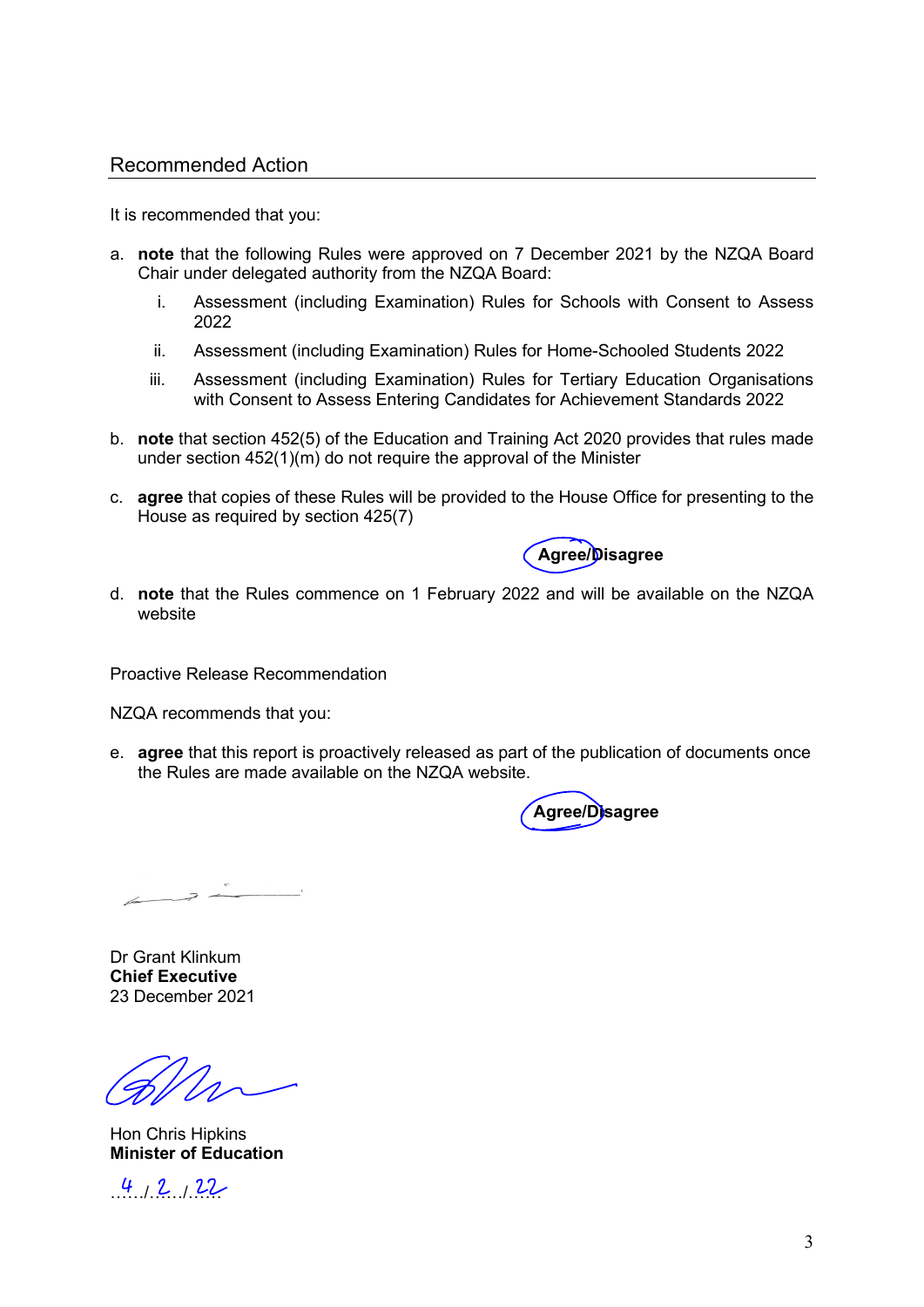# Purpose of Report

1. This report notes that the Assessment (including Examination) Rules for Schools 2022, the Assessment (including Examination) Rules for Home-Schooled Students 2022, and the Assessment (including Examination) Rules for Tertiary Education Organisations with Consent to Assess Entering Candidates for Achievement Standards 2022 were approved on 7 December 2021 by the NZQA Board Chair under delegated authority from the NZQA Board and notes that copies will be provided to the House Office for presenting to the House of Representatives.

## **Background**

- 2. The Rules concern internal and external assessment in schools, for home schooled students, and in tertiary education organisations (where they deliver externally assessed achievement standards).
- 3. Changes are made to the Rules at the end of each year to reflect any changes to policy (and procedures) to apply in the following year. Following approval from the NZQA Board at the end of the year they commence on 1 February the following year and are made available on the NZQA website.
- 4. The following changes have been made for the Assessment (including Examination) Rules with Consent to Assess 2022 ("School Rules")
	- a) The definitions of Applicable credits and Candidate learning recognition credits in section 2 have been adjusted to cater for the ongoing use of learning recognition credits in 2022 (having been earned in 2020 and 2021) following the COVID-19 teaching and learning disruptions:
	- b) amendment to Rule 7.1.6 to clarify the unexpected event grade process:
	- c) common assessment activities (CAA) have been added as part of external assessment in the introduction to section 7 and in the definitions in section 2:
	- d) Rule 7.1.8.e has been amended to allow for a review of external assessment material if there are missing pages from a scanned script:
	- e) NZ Sign Language has no external standards, so has been exempted in Rule 8.5 from the requirement to include 3 credits from externally assessed for Course Endorsement:
	- f) Rule 8.6 (Award of Other School Qualifications) which was in the 2021 Rules has been deleted from the 2022 Rules because there are no longer any other school qualifications to which it relates, with consequential renumbering from Rule 8.6 onwards:
	- g) Section 9 has been added for the purposes of consolidating the appeals and review processes for decisions regarding special assessment conditions, derived grades and External Moderation reports.
- 5. The following underlying processes linked to Rule 6.5 (External Moderation) have been adjusted to meet the policy changes arising out of the NCEA Review:
	- a) level 1 Achievement Standards will not be moderated, unless requested by schools: